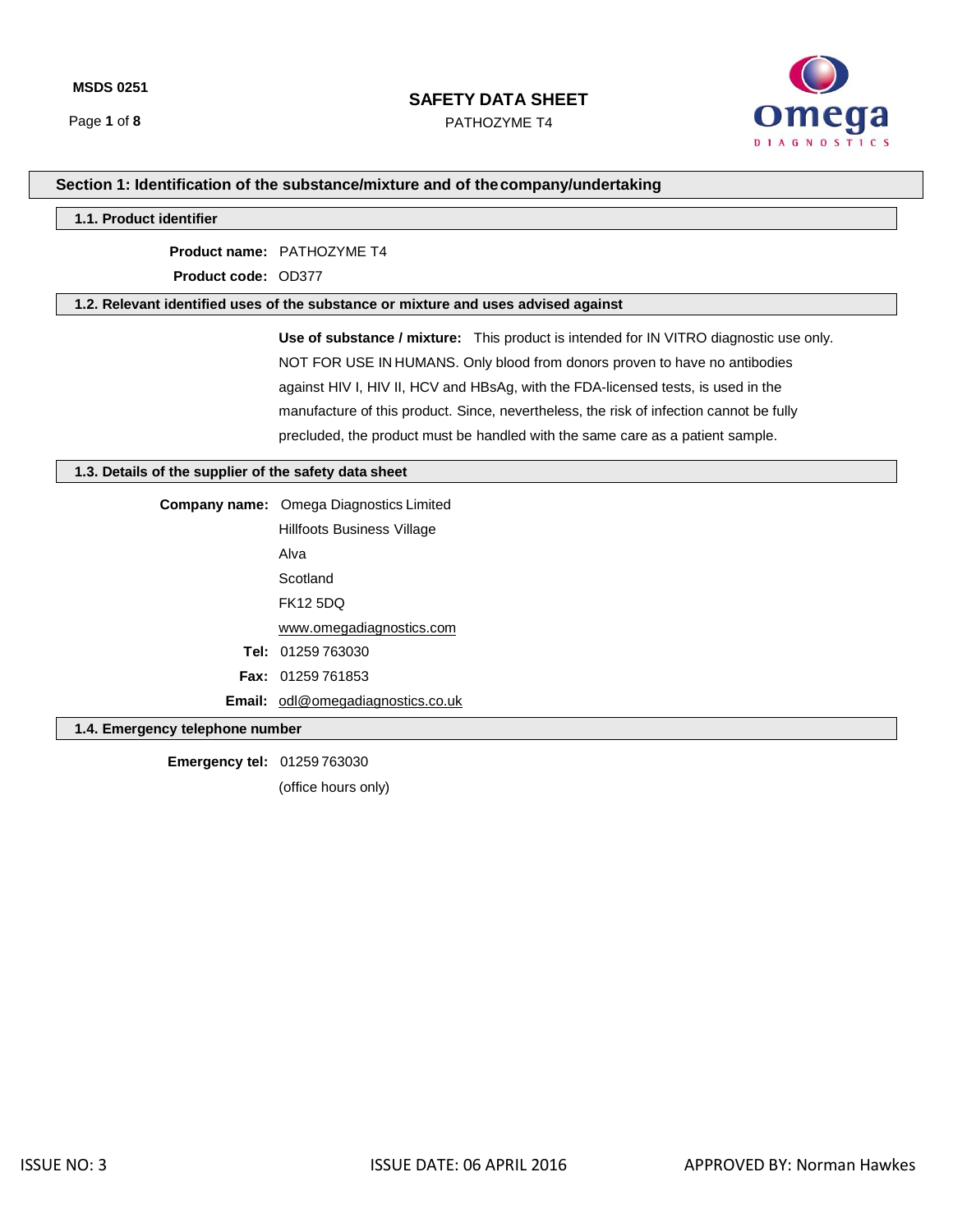Page **2** of **8**

## **SAFETY DATA SHEET**

PATHOZYME T4



## **Section 2: Hazards identification**

## **2.1. Classification of the substance or mixture**

 **Classification under CLP:** This product has no classification under CLP.

## **2.2. Label elements**

| Label elements:                                                                            |                                                                                                                                                                                                                                                                                                                                                                                                                                                                                                                                                                                                                                                                                                                                    |
|--------------------------------------------------------------------------------------------|------------------------------------------------------------------------------------------------------------------------------------------------------------------------------------------------------------------------------------------------------------------------------------------------------------------------------------------------------------------------------------------------------------------------------------------------------------------------------------------------------------------------------------------------------------------------------------------------------------------------------------------------------------------------------------------------------------------------------------|
| <b>Reference Standards</b><br>Wash Buffer 20X<br>Conjugate 11X<br><b>Conjugate Diluent</b> |                                                                                                                                                                                                                                                                                                                                                                                                                                                                                                                                                                                                                                                                                                                                    |
| Pictogram:<br>Signal Word:<br>Hazard statement:<br>Precautionary statements:               | Warning<br>H317: May cause an allergic skin reaction<br>P102: Keep out of reach of children.<br>P234: Keep only in original container.                                                                                                                                                                                                                                                                                                                                                                                                                                                                                                                                                                                             |
| <b>Stop Solution</b>                                                                       |                                                                                                                                                                                                                                                                                                                                                                                                                                                                                                                                                                                                                                                                                                                                    |
| Pictogram<br>Signal Word:<br>Hazard statement:<br>Precautionary statements:                | Danger<br>H314: Causes severe skin burns and eye damage.<br>P102: Keep out of reach of children.<br>P234: Keep only in original container.<br>P260: Do not breathe dust/fumes/gas/mist/vapours/spray.<br>P280: Wear protective gloves/protective clothing/eye protection/face protection.<br>P301+330+331: IF SWALLOWED: rinse mouth. Do NOT induce vomiting.<br>P303+361+353: IF ON SKIN (or hair): Take off immediately all contaminated clothing.<br>Rinse skin with water/shower.<br>P304+340: IF INHALED: Remove person to fresh air and keep comfortable for<br>breathing. P305+351+338: IF IN EYES: Rinse cautiously with water for several<br>minutes. Remove contact lenses, if present and easy to do. Continue rinsing. |

# **2.3. Other hazards**

PBT: This product is not identified as a PBT/vPvB substance.

## **Section 3: Composition/information on ingredients**

**3.1. Substances**

**Chemical identity:** PATHOZYME T4

 **Contains:** Contains no hazardous substances in reportable quantities under the CLP.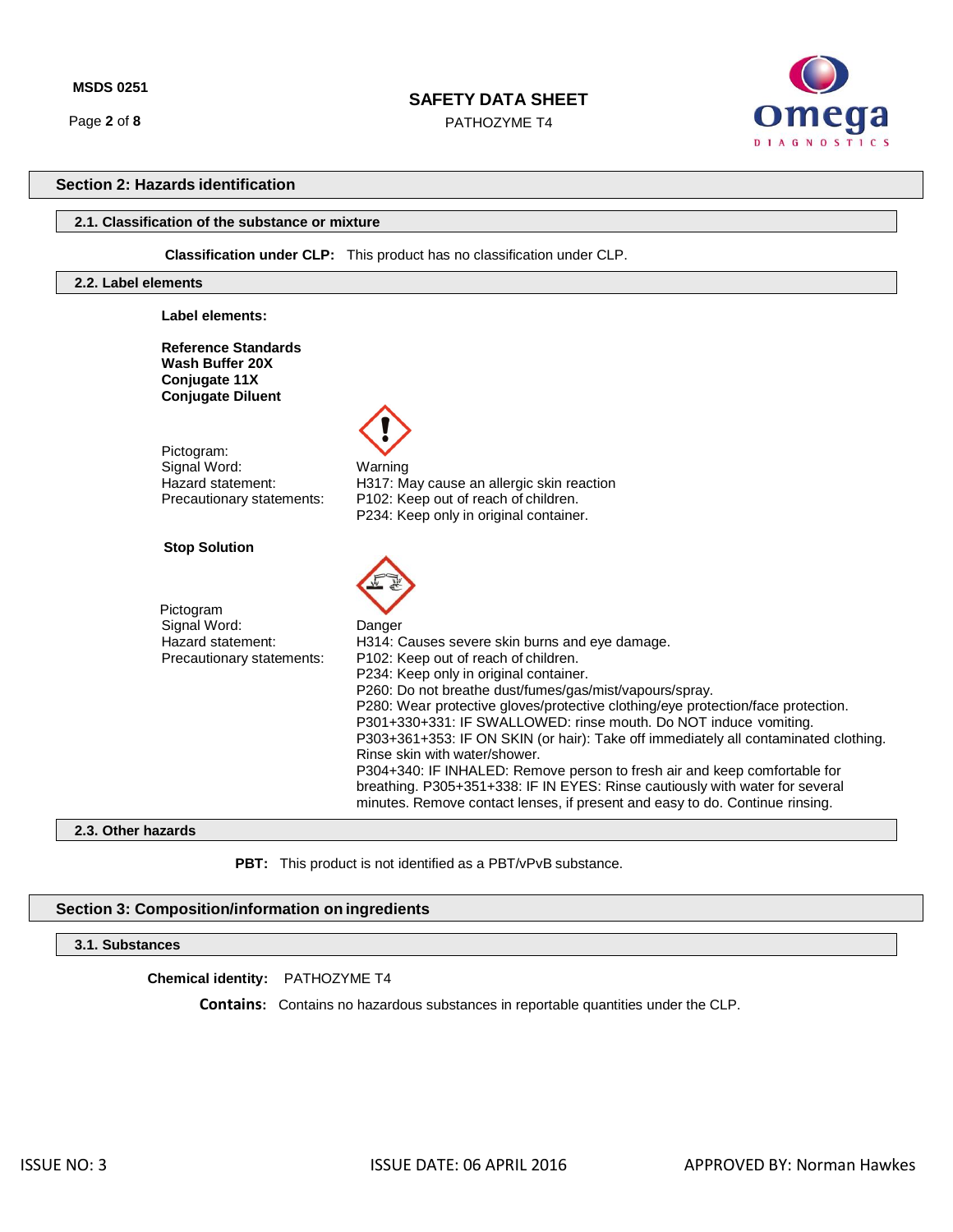## **MSDS 0251**

Page **3** of **8**

# **SAFETY DATA SHEET**

PATHOZYME T4



**3.2. Mixture**

| <b>Chemical name</b>                                                                              | <b>CAS</b><br>(Chemical<br><b>Abstracts</b><br>Service)<br><b>Number</b><br><b>EINECS</b>     | Amount<br>$(\%)$<br>in the<br>mixture | <b>Classification according</b><br><b>Regulation (EC) No 1272/2008 [CLP]</b><br>(relating to the 100%<br>form) |                              |  |
|---------------------------------------------------------------------------------------------------|-----------------------------------------------------------------------------------------------|---------------------------------------|----------------------------------------------------------------------------------------------------------------|------------------------------|--|
|                                                                                                   | (European<br>List of<br><b>Notified</b><br><b>Chemical</b><br>Substances)<br><b>EC Number</b> |                                       | <b>Hazard class/ Hazard</b><br>categories                                                                      | Hazard-<br>statement         |  |
| <b>Stop Solution</b>                                                                              |                                                                                               |                                       |                                                                                                                |                              |  |
| Hydrochloric acid%                                                                                | None<br>231-595-7                                                                             | $< 3.65\%$                            | Skin Corr, 1B<br>Specific Target Organ<br>Toxicity - Single<br>Exposure (STOT SE)<br>3                         | H314<br>H335                 |  |
| <b>TMB Reagent</b>                                                                                |                                                                                               |                                       |                                                                                                                |                              |  |
| 3,3',5,5'-Tetramethylbenzidine                                                                    | 54827-17-7<br>259-364-6                                                                       | $< 0.05\%$                            | Skin Irrit. 2<br>Eye Irrit 2<br>STOT SE 3                                                                      | H315<br>H319<br>H335         |  |
| <b>Reference Standards</b><br><b>Wash Buffer 20X</b><br>Conjugate 11X<br><b>Conjugate Diluent</b> |                                                                                               |                                       |                                                                                                                |                              |  |
| <b>Proclin</b><br>300<br>modified<br>$\sim 100$<br>alkyl<br>carboxylate                           |                                                                                               |                                       |                                                                                                                |                              |  |
| Mixture of:                                                                                       |                                                                                               |                                       |                                                                                                                |                              |  |
| 5-chloro-2-methyl-2H-isothiazolin-3-<br>one                                                       | 26172-55-4<br>247-500-7                                                                       | $< 0.1\%$                             | Skin Corrosive. 1B<br>Resp. Sensitation. 1<br>Skin Sensitation. 1<br>Aquatic Acute 1<br>Aquatic Chronic 1      | H314<br>H317<br>H334<br>H410 |  |
| 2-methyl-2H isothiazolin-3-one                                                                    | 2682-20-4<br>220-239-6                                                                        | < 0.05%                               | Acute Toxicity. 4<br>Skin Corrosive. 1B<br>Skin Sensitation. 1                                                 | H302<br>H314<br>H317         |  |
| Ratio 3:1                                                                                         |                                                                                               |                                       | STOT SE 3<br>Aquatic Acute 1<br>Aquatic Chronic 1                                                              | H331<br>H335<br>H400         |  |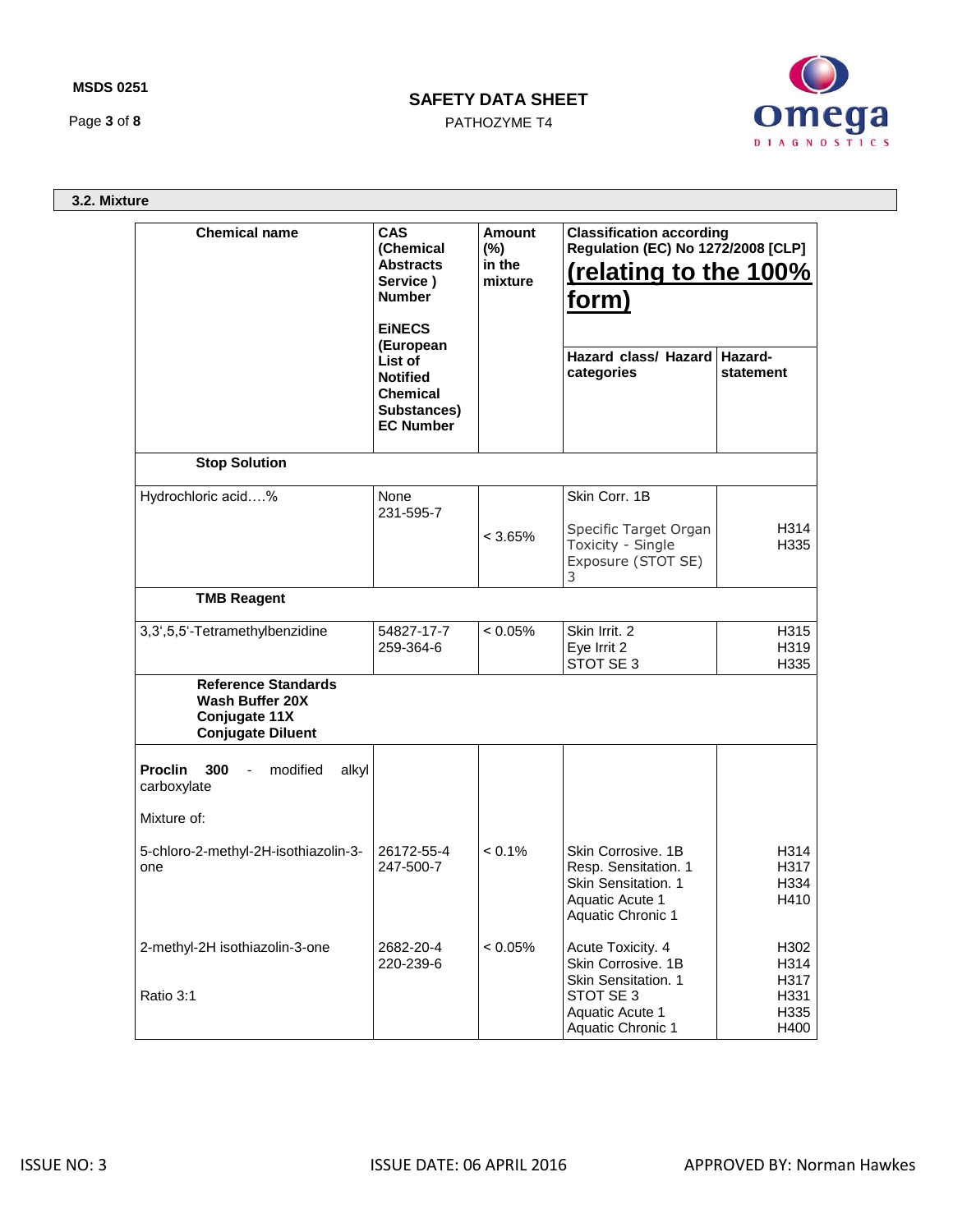Page **4** of **8**

## **SAFETY DATA SHEET**

PATHOZYME T4



| Valid for the 100% chemical only |                                                                            |  |  |  |  |
|----------------------------------|----------------------------------------------------------------------------|--|--|--|--|
| H <sub>302</sub>                 | Harmful if swallowed.                                                      |  |  |  |  |
| H314                             | Causes severe skin burns and eye damage.                                   |  |  |  |  |
| H315                             | Causes skin irritation                                                     |  |  |  |  |
| H317                             | May cause an allergic skin reaction.                                       |  |  |  |  |
| H <sub>319</sub>                 | Causes serious eye irritation                                              |  |  |  |  |
| H331                             | Toxic if inhaled                                                           |  |  |  |  |
| H334                             | May cause allergy or asthma symptoms or breathing difficulties if inhaled. |  |  |  |  |
| H335                             | May cause respiratory irritation                                           |  |  |  |  |
| H400                             | Very toxic to aquatic life.                                                |  |  |  |  |
| H410                             | Very toxic to aquatic life with long lasting effects.                      |  |  |  |  |

## **For reference only and not applicable to the concentrations supplied.**

#### **Proclin 300**

The Classification of this mixture at the contained concentration of ˂ 0.05% of 2-methyl-2H isothiazolin-3-one  $(0.0015\% \leq C \leq 0.06\%)$  is Skin Sensitization (Category 1), H317.

### **All the other ingredients listed above or included but not listed are not classified as hazardous substances in the contained concentrations according to Regulation (EC) No 1272/2008 (CLP).**

### **Section 4: First aid measures**

## **4.1. Description of first aid measures**

**Skin contact:** Wash immediately with plenty of soap and water.

**Eye contact:** Rinse cautiously with water for several minutes. Remove contact lenses, if present and

easy to do so. Continue rinsing. If eye irritation persists, seek medical advice/attention.

**Ingestion:** Do not induce vomiting. Wash mouth with water and give plenty of water to drink

immediately. Obtain medical attention if necessary and show label on container.

**Inhalation:** Irritation is unlikely to occur but in the event of discomfort, provide plenty of fresh air and if

necessary seek medical assistance.

### **4.2. Most important symptoms and effects, both acute and delayed**

**Skin contact:** There may be mild irritation at the site of contact.

**Eye contact:** There may be irritation and redness.

**Ingestion:** There may be irritation of the throat.

**Inhalation:** No symptoms.

**4.3. Indication of any immediate medical attention and special treatment needed**

**Immediate / special treatment:** Not applicable.

## **Section 5: Fire-fighting measures**

**5.1. Extinguishing media**

**Extinguishing media:** Suitable extinguishing media for the surrounding fire should be used. Use water spray

to cool containers.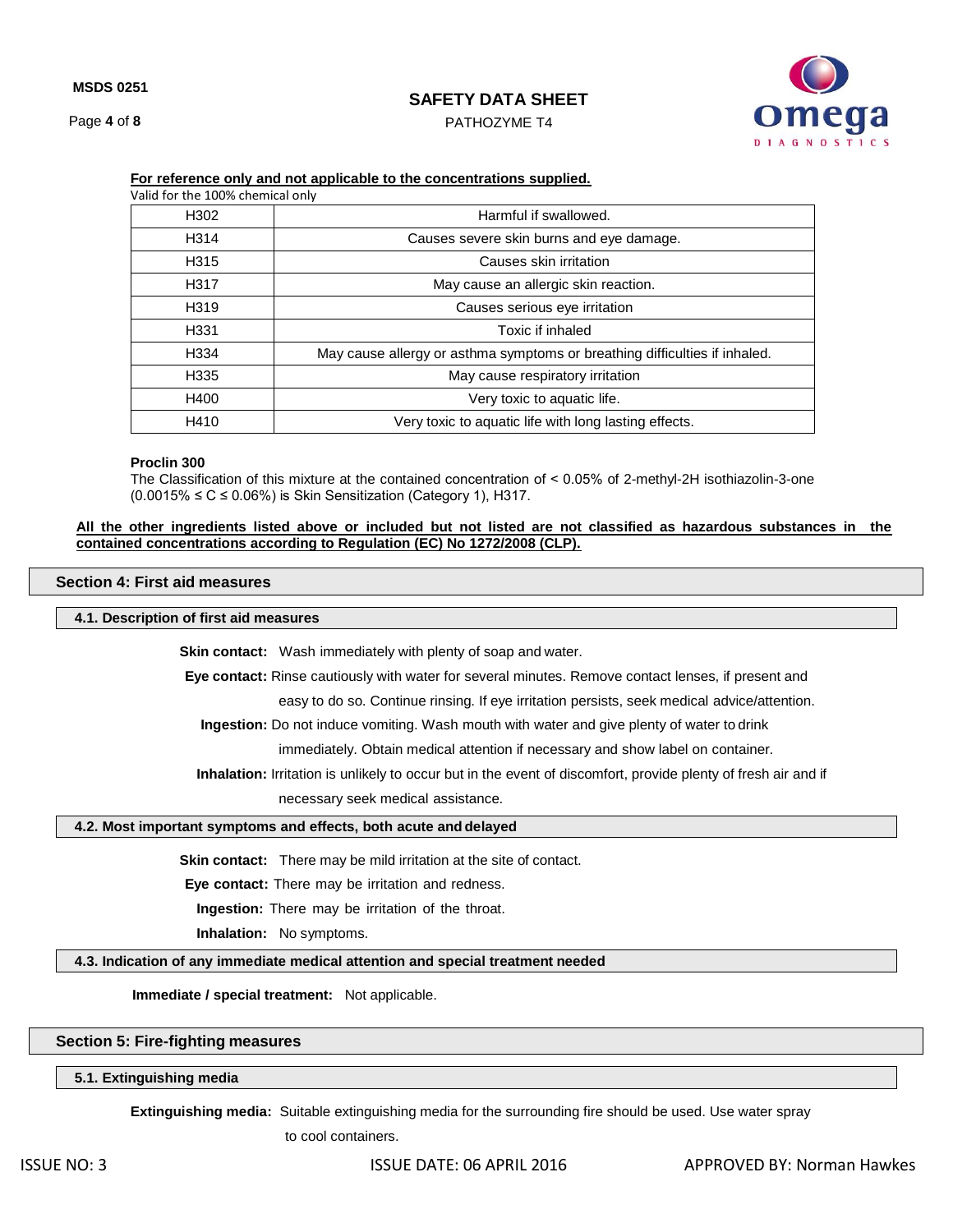PATHOZYME T4



### **5.2. Special hazards arising from the substance or mixture**

 **Exposure hazards:** No known specific hazards

## **5.3. Advice for fire-fighters**

**Advice for fire-fighters:** Do not enter fire without proper protective equipment, including respiratory protection.

## **Section 6: Accidental release measures**

### **6.1. Personal precautions, protective equipment and emergency procedures**

**Personal precautions:** Refer to section 8 of SDS for personal protection details.

Turn leaking containers leak-side up to prevent the escape of liquid.

**6.2. Environmental precautions**

**Environmental precautions:** Do not discharge into drains or rivers.

### **6.3. Methods and material for containment and cleaning up**

**Clean-up procedures:** For small spills, clean up with paper/cloth, or mop up, and dispose of safely.

Clean area of spillage down with plenty of water.

## **6.4. Reference to other sections**

**Reference to other sections:** Refer to section 8 of SDS.

#### **Section 7: Handling and storage**

#### **7.1. Precautions for safe handling**

**Handling requirements:** No special requirements.

## **7.2. Conditions for safe storage, including any incompatibilities**

**Storage conditions:** Store between 2 deg C (35 F) and 8 deg C (46 F). Keep container tightly closed.

**Suitable packaging:** Must only be kept in original packaging.

## **7.3. Specific end use(s)**

**Specific end use(s):** No data available.

### **Section 8: Exposure controls/personal protection**

**8.1. Control parameters**

**Workplace exposure limits:** No data available.

**DNEL/PNEC Values**

**DNEL / PNEC** No data available.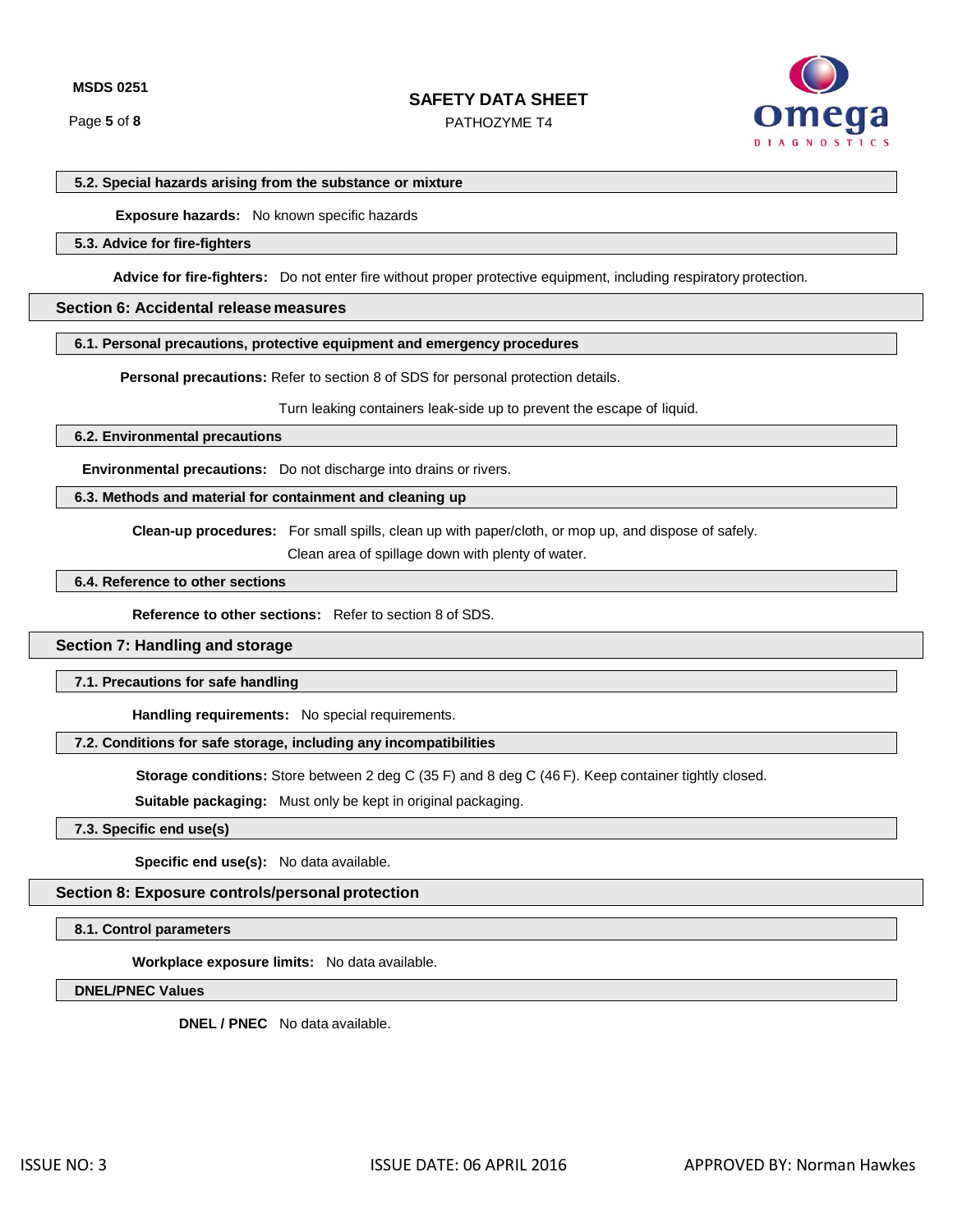Page **6** of **8**

## **SAFETY DATA SHEET**

PATHOZYME T4



## **8.2. Exposure controls**

**Engineering measures:** Ensure all engineering measures mentioned in section 7 of SDS are in place. **Respiratory protection:** Respiratory protection not required. **Hand protection:** Protective gloves. **Eye protection:** No specific measures are required when using good safe practice. **Skin protection:** Protective clothing not required in normal use.

## **Section 9: Physical and chemical properties**

## **9.1. Information on basic physical and chemical properties**

| <b>Component</b>           | Plate             | Reference<br><b>Standards</b><br>Wash Buffer 20X<br>Conjugate 11X<br>Conjugate Diluent | <b>TMB Reagent</b> | <b>Stop Solution</b> |  |  |  |
|----------------------------|-------------------|----------------------------------------------------------------------------------------|--------------------|----------------------|--|--|--|
| <b>State</b>               | Solid             | Liquid                                                                                 | Liquid             | Liquid               |  |  |  |
| Colour                     | Clear             | Diverse (has no influence to the properties of the mixture)                            |                    |                      |  |  |  |
| Odour                      | Odourless         |                                                                                        |                    |                      |  |  |  |
| Solubility in water:       | Insoluble         | Soluble                                                                                |                    |                      |  |  |  |
| Viscosity                  | Non-viscous       |                                                                                        |                    |                      |  |  |  |
| pH                         | Not applicable    | $7.0 - 7.4$                                                                            | $3.35 - 3.75$      | < 1.0                |  |  |  |
| Boiling point/range°C      | $>35$             |                                                                                        |                    |                      |  |  |  |
| Flash point <sup>°</sup> C | >93               |                                                                                        |                    |                      |  |  |  |
| Vapour pressure            | Not applicable    | No data available                                                                      | No data available  | No data available    |  |  |  |
| Melting point/range°C      | No data available |                                                                                        |                    |                      |  |  |  |
| Autoflammability°C         | No data available |                                                                                        |                    |                      |  |  |  |
| Relative density           | Not applicable    | 1.0                                                                                    | 1.0                | 1.0                  |  |  |  |

#### **9.2 Other information**

**Other information:** No data available.

## **Section 10: Stability and reactivity**

**10.1. Reactivity**

**Reactivity:** Stable under recommended transport or storage conditions.

## **10.2. Chemical stability**

 **Chemical stability:** Stable under normal conditions.

## **10.3. Possibility of hazardous reactions**

**Hazardous reactions:** Hazardous reactions will not occur under normal transport or storage conditions.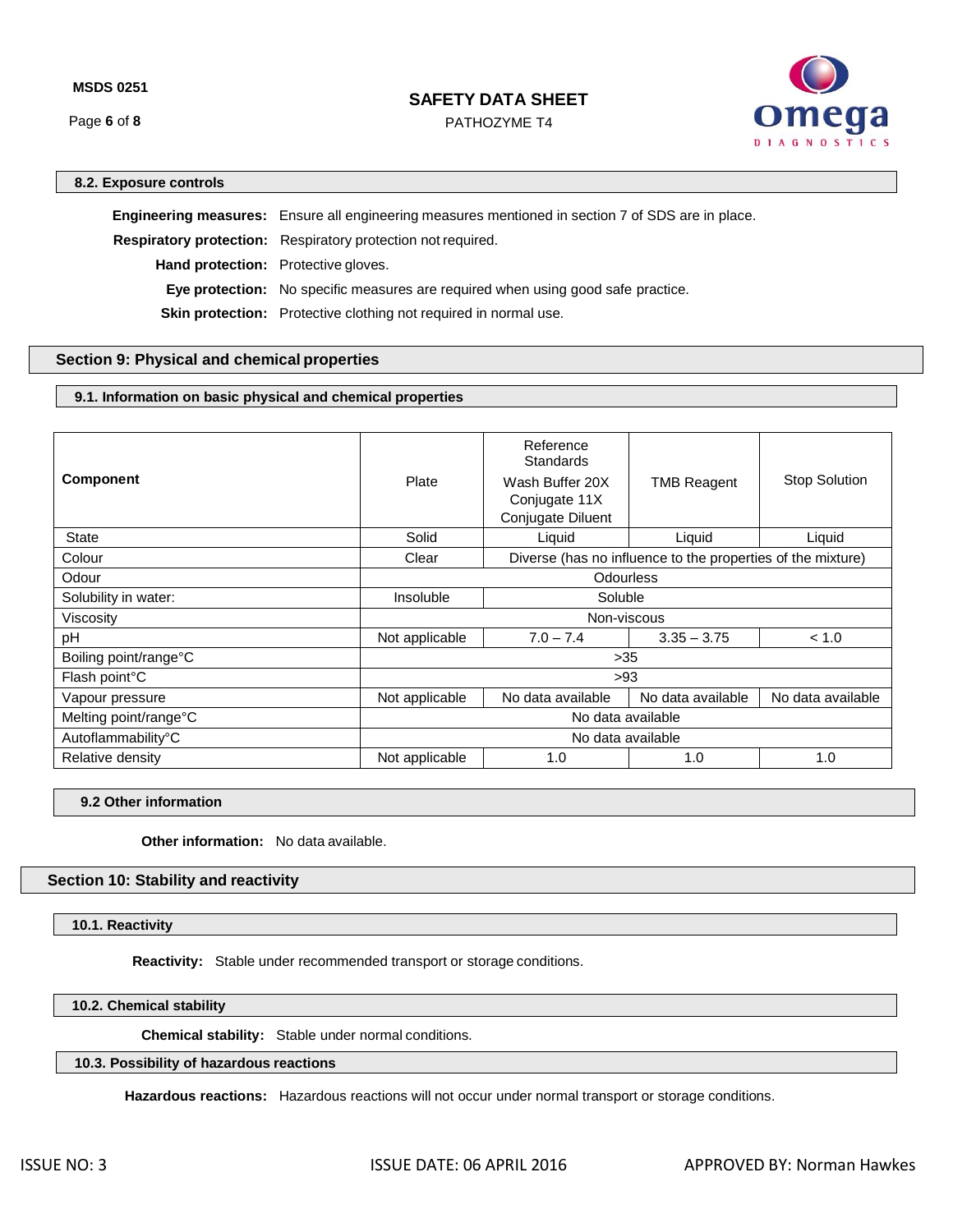Page **7** of **8**

# **SAFETY DATA SHEET**

PATHOZYME T4



# **10.4. Conditions to avoid**

**Conditions to avoid:** Save under storage conditions outlined in Section 7 of this SDS.

## **10.5. Incompatible materials**

 **Materials to avoid:** None known.

## **10.6. Hazardous decomposition products**

**Decomposition products:** No known specific hazards

## **Section 11: Toxicological information**

### **11.1. Information on toxicological effects**

 **Toxicity values:** No data available.

**Symptoms / routes of exposure**

**Skin contact:** There may be mild irritation at the site of contact.

**Eye contact:** There may be irritation and redness.

**Ingestion:** There may be irritation of the throat.

**Inhalation:** No symptoms.

## **Section 12: Ecological information**

**12.1. Toxicity**

**Ecotoxicity values:** No data available.

### **12.2. Persistence and degradability**

**Persistence and degradability:** Biodegradable.

## **12.3. Bioaccumulative potential**

**Bioaccumulative potential:** No bioaccumulation potential.

#### **12.4. Mobility in soil**

 **Mobility: Reagents** - readily absorbed into soil.

**Plate** -Not Readily absorbed into soil.

## **12.5. Results of PBT and vPvB assessment**

**PBT identification:** This product is not identified as a PBT/vPvB substance.

## **12.6. Other adverse effects**

**Other adverse effects**: Negligible ecotoxicity.